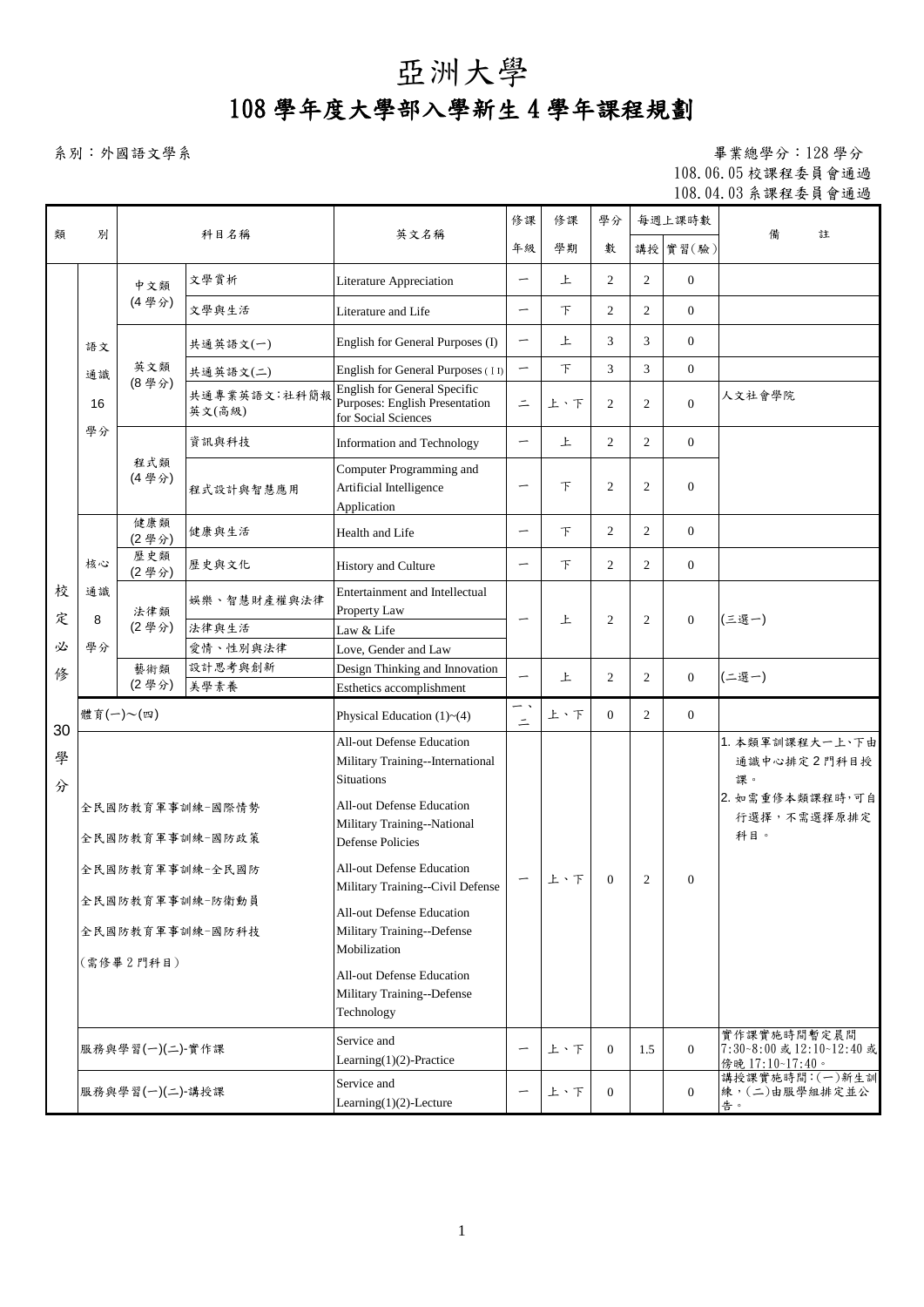| 類 | 別        | 科目名稱                      | 英文名稱                                           | 修課           | 修課  | 學分 | 每週上課時數        |          | 備<br>註                                                                                                                                       |
|---|----------|---------------------------|------------------------------------------------|--------------|-----|----|---------------|----------|----------------------------------------------------------------------------------------------------------------------------------------------|
|   |          |                           |                                                | 年級           | 學期  | 數  |               | 講授 實習(驗) |                                                                                                                                              |
|   | 博雅<br>通識 | 博雅課程<br>(人文類、社會類、自然類、生活類) | General Required (Core) Courses                |              |     | 6  | 每科<br>目<br>各2 | $\Omega$ | 1. 免修規定<br> (1)人文類-1:人社學院免修<br> (2)社會類-2:管理學院免修<br> (3)自然類-3:醫健學院、<br>資訊學院免修<br>$(4)$ 生活類-4:創意學院免修<br>2. 本課程每學分皆須上滿18<br> 週,須於畢業前修習完畢。       |
|   | 6<br>學分  | 通識涵養教育<br>(不納入畢業學分)       | <b>General Literacy Series</b><br>(non-credit) | $ \sim$<br>四 | 上、下 |    |               |          | │通識涵養教育  為通識教育 <br>必修,大學日間部須於在學期<br>  間至少參與8次, 符合素養:<br>健康2次、關懷2次、創新2<br>次、卓越2次,<br>成績以P/F(通過/不通過)計<br>分,通過者以1學分計;惟不<br> 納入通識選修及最低畢業學 <br>分。 |

|                   | 科目名稱           | 英文名稱                                                     | 修課<br>年級                 | 修課<br>學期 | 學分             |                | 每週上課時數 |                      |
|-------------------|----------------|----------------------------------------------------------|--------------------------|----------|----------------|----------------|--------|----------------------|
| 別<br>類            |                |                                                          |                          |          | 數              | 講授             | 實習     | 備<br>註               |
|                   |                |                                                          |                          |          |                |                | (驗)    |                      |
| 以<br>院            | 跨文化溝通技巧        | <b>Cross-Cultural Communication</b><br><b>Skills</b>     |                          | 上        | $\overline{2}$ | $\overline{2}$ |        |                      |
| 為                 | 人文社會與 AI 應用    | AI Application in Humanities<br>and Social Sciences      | $\overline{\phantom{0}}$ | 下        | 3              | 3              |        |                      |
| 教<br>學            | 學習科學           | Learning Science                                         | $\overline{\phantom{0}}$ | 下        | 3              | 3              |        |                      |
| 核<br>Ş<br>課       |                |                                                          | $\equiv$                 | 上        | 2              | $\overline{c}$ |        |                      |
| 程<br>10<br>學<br>分 | 兒童表演藝術         | Children performing arts                                 |                          |          |                |                |        |                      |
|                   | 英文作文(一)        | English Composition (I)                                  |                          | 上        | $\mathfrak{2}$ | $\overline{2}$ |        |                      |
|                   | 英語口語訓練(一)      | Oral Training in English(I)                              | $\overline{\phantom{m}}$ | 上        | $\overline{2}$ | $\overline{2}$ |        |                      |
|                   | 文學作品讀法(一)      | Approaches to Literary Works (I)                         | $\overline{\phantom{m}}$ | 下        | $\overline{c}$ | $\overline{c}$ |        |                      |
| 糸<br>核            | 中英翻譯理論與實務(一)   | Chinese-English Translation<br>Theories and Practice (I) |                          | 下        | $\overline{c}$ | $\overline{2}$ |        |                      |
| Ş                 | 英文作文(二)        | English Composition (II)                                 |                          | F        | $\overline{2}$ | $\overline{2}$ |        |                      |
| 課                 | 英語口語訓練(二)      | Oral Training in English (II)                            | $\overline{\phantom{m}}$ | 下        | $\overline{c}$ | $\overline{c}$ |        |                      |
| 程<br>38           | 英文作文(三)        | English Composition (III)                                | $\equiv$                 | 上        | 2              | $\overline{2}$ |        |                      |
| 學                 | 英語口語訓練(三)      | Oral Training in English (III)                           | $\equiv$                 | 上        | $\overline{c}$ | $\overline{c}$ |        |                      |
| 分                 | 第二外語(一)        | Second Foreign Language (I)                              | $\equiv$                 | 上        | $\overline{c}$ | $\overline{c}$ |        | 日、德、法、西或東南亞語種<br>五選一 |
|                   | 英文作文(四)        | English Composition (IV)                                 | $\equiv$                 | $\top$   | $\overline{c}$ | $\overline{c}$ |        |                      |
|                   | 西洋文學概論(一)      | Introduction to Western Literature(I)                    | $\equiv$                 | 下        | $\overline{c}$ | $\overline{c}$ |        |                      |
|                   | 英語口語訓練(四):簡報技巧 | Oral Training in English (IV)                            | $\equiv$                 | 下        | $\overline{c}$ | $\overline{c}$ |        |                      |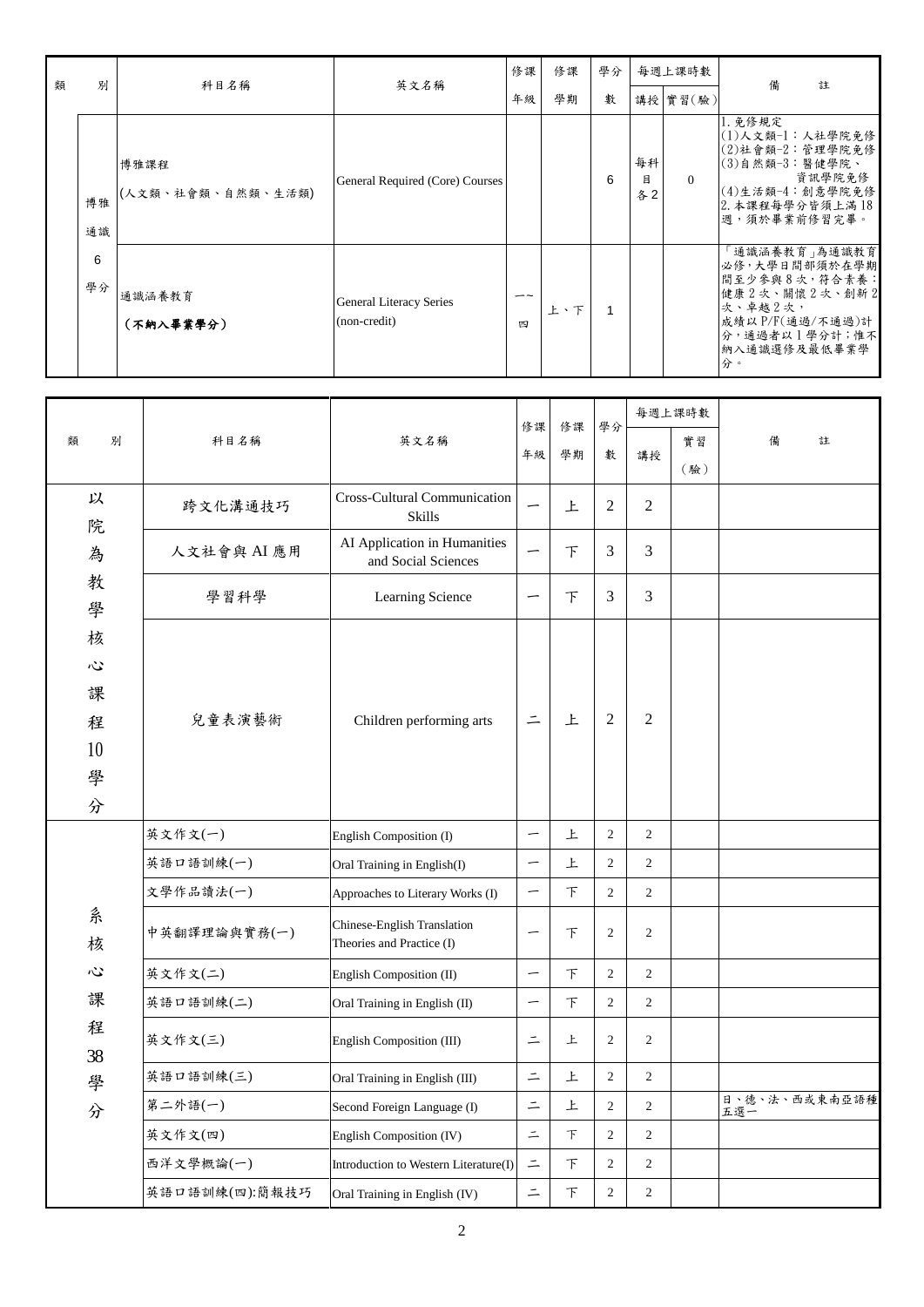|        |                        | 科目名稱       | 英文名稱                                              | 修課<br>年級 |          | 學分               | 每週上課時數         |     |                        |  |
|--------|------------------------|------------|---------------------------------------------------|----------|----------|------------------|----------------|-----|------------------------|--|
| 類      | 別                      |            |                                                   |          | 修課<br>學期 |                  | 講授             | 實習  | 備<br>註                 |  |
|        |                        |            |                                                   |          |          | 數                |                | (驗) |                        |  |
|        |                        | 語言學概論      | Introduction to Linguistics                       | $\equiv$ | $\top$   | 3                | 3              |     |                        |  |
|        |                        | 英文作文(五)    | English Composition (V)                           | 三        | 上        | $\overline{2}$   | $\overline{2}$ |     |                        |  |
|        |                        | 英國文學       | <b>English Literature</b>                         | 三        | 上        | 2                | $\overline{2}$ |     |                        |  |
|        |                        | 美國文學       | American Literature                               | 三        | 下        | $\overline{c}$   | $\mathfrak{2}$ |     |                        |  |
|        |                        | 英文作文(六)    | English Composition (VI)                          | 三        | F        | 2                | $\overline{2}$ |     |                        |  |
|        |                        | 畢業專題:公演(一) | Drama Performance (I)                             | 四        | 上        | 2                | $\overline{c}$ |     |                        |  |
|        |                        | 畢業專題:公演(二) | Drama Performance (II)                            | 四        | F        | $\mathbf{1}$     | $\mathbf{1}$   |     |                        |  |
|        |                        | 英語教學理論與實務  | English Teaching Theory and<br>Practice           | $\equiv$ | 上        | $\overline{c}$   | $\mathfrak{2}$ |     |                        |  |
|        |                        | 新英文文學選讀    | Selected Readings in New English<br>Literatures   | $\leq$   | 上        | $\mathfrak{2}$   | $\overline{2}$ |     | 學術型課程                  |  |
|        | 語<br>文                 | 語言教學評量     | <b>English Teaching Evaluation</b>                | 三        | 上        | $\overline{c}$   | $\overline{2}$ |     |                        |  |
|        | 專<br>業                 | 西洋文學概論(二)  | Introduction to Western Literature<br>(II)        | 三        | 上        | $\overline{c}$   | 2              |     | 學術型課程                  |  |
|        | 學<br>程<br>18<br>學<br>分 | 英語語法學      | <b>English Syntax</b>                             | 三        | 上        | 2                | $\overline{2}$ |     | 學術型課程                  |  |
|        |                        | 語言教學觀摩與試教  | English Teaching Observation and<br>Demonstration | 三        | $\top$   | $\mathfrak{2}$   | $\overline{2}$ |     |                        |  |
|        |                        | 電影文學       | Film Literature                                   | 三        | F        | 2                | $\overline{2}$ |     |                        |  |
| 本      |                        | 英語語音學      | <b>English Phonetics</b>                          | 三        | $\top$   | $\mathfrak{2}$   | $\overline{c}$ |     |                        |  |
| 糸<br>專 |                        | 文學理論與跨文化想像 | Literary Theory and Cross-Cultural<br>Imagination | 四        | 上        | $\overline{2}$   | $\overline{2}$ |     | 學術型課程                  |  |
| 業      |                        | 英詩選讀       | <b>English Poetry</b>                             | $\equiv$ | 上        | $\mathfrak{2}$   | $\overline{2}$ |     | 學術型課程                  |  |
| 學<br>程 | 語                      | AI 與媒體資訊翻譯 | AI and Media Translation                          | $\equiv$ | 下        | $\sqrt{2}$       | $\mathfrak{2}$ |     |                        |  |
|        | 文                      | 戲劇選讀       | English Drama                                     | 三        | 上        | $\sqrt{2}$       | $\mathbf{2}$   |     | 學術型課程                  |  |
|        | 應<br>用                 | 觀光日語       | Japanese for Tourism                              | 三        | 上        | $\sqrt{2}$       | 2              |     | 學術型課程                  |  |
|        | 學                      | 商用英語會話與寫作  | <b>Business Communication and</b><br>Writing      | 三        | 下        | $\mathfrak{2}$   | $\mathbf{2}$   |     |                        |  |
|        | 程<br>18                | 文學與創意思考    | Literature and Creative Thinking                  | 三        | 下        | $\overline{2}$   | $\overline{2}$ |     |                        |  |
|        | 學                      | 英語導覽解說     | English Interpretation for Tour<br>Guide          | 四        | 上        | $\mathfrak{2}$   | $\overline{c}$ |     |                        |  |
|        | 分                      | 網路英文閱讀     | <b>Internet English</b>                           | 四        | 上        | $\mathfrak{2}$   | $\mathbf{2}$   |     |                        |  |
|        |                        | 日本企業經營管理   | Japan Enterprise Management                       | 四        | 下        | $\boldsymbol{2}$ | $\overline{c}$ |     |                        |  |
|        | 自                      | 中高級日語(一)   | High-Intermediate Japanese (I)                    | —        | 上        | $\mathfrak{2}$   | $\overline{c}$ |     |                        |  |
|        | 由                      | 中高級日語(二)   | High-Intermediate Japanese (II)                   | —        | 下        | $\mathfrak{2}$   | $\mathfrak{2}$ |     |                        |  |
|        | 選                      | 文學作品讀法(二)  | Approaches to Literary Works (II)                 | $\equiv$ | 上        | $\mathfrak{2}$   | $\mathfrak{2}$ |     |                        |  |
|        | 俢                      | 華語文教學實務    | <b>Chinese Teaching Practice</b>                  | $\equiv$ | 下        | 2                | 2              |     |                        |  |
|        | 課                      | 第二外語(二)    | Second Foreign Language (II)                      | $\equiv$ | $\top$   | $\boldsymbol{2}$ | $\overline{c}$ |     | 第二外語(三):日、德、法、西<br>四選一 |  |
|        | 程                      | 漢語語言學概論    | Introduction to Chinese Linguistics               | $\equiv$ | $\top$   | $\overline{c}$   | $\overline{c}$ |     |                        |  |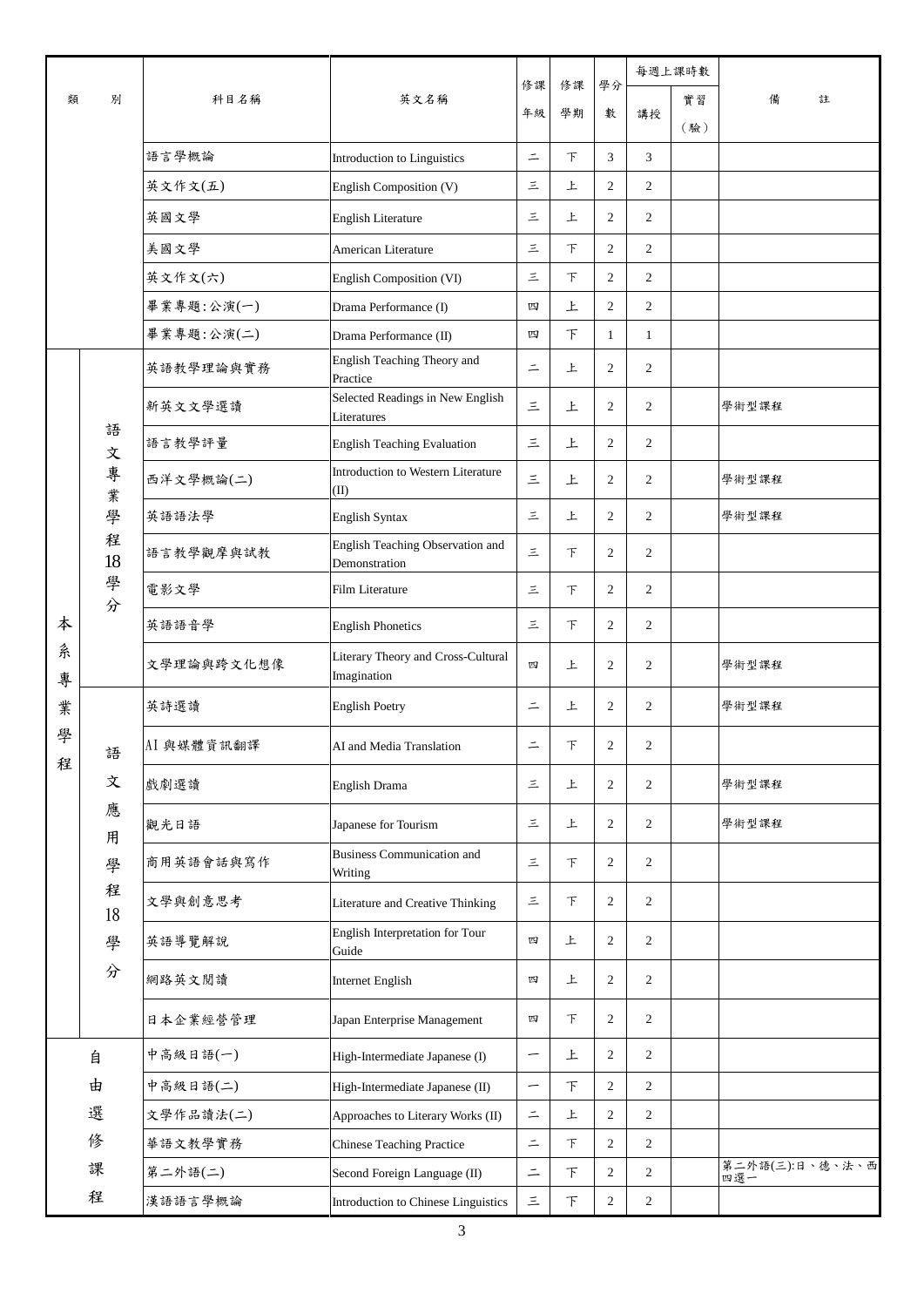|        |            |                                              | 修課       |          | 學分             | 每週上課時數         |     |       |   |
|--------|------------|----------------------------------------------|----------|----------|----------------|----------------|-----|-------|---|
| 別<br>類 | 科目名稱       | 英文名稱                                         | 年級       | 修課<br>學期 | 數              | 講授             | 實習  | 備     | 註 |
|        |            |                                              |          |          |                |                | (驗) |       |   |
| 16     | 語言與文化      | Language and Culture                         | 四        | 上        | $\overline{c}$ | 2              |     | 學術型課程 |   |
| 學<br>分 | 外語習得理論     | Foreign Language Acquisition<br>Theories     | 四        | 下        | $\overline{2}$ | $\overline{2}$ |     | 學術型課程 |   |
| 他      | 文學作品讀法(一)  | Approaches to Literary Works (I)             | —        | 下        | $\overline{2}$ | $\overline{2}$ |     |       |   |
| 系      | 西洋文學概論(一)  | Introduction to Western Literature(I)        | $\equiv$ | 下        | 2              | $\overline{2}$ |     |       |   |
| 外      | AI 與媒體資訊翻譯 | AI and Media Translation                     | $\equiv$ | 下        | 2              | $\overline{2}$ |     |       |   |
| 文      | 電影文學       | Film and Literature                          | Ξ        | 下        | 2              | 2              |     |       |   |
| 應      | 商用英語會話與寫作  | <b>Business Communication and</b><br>Writing | $\leq$   | F        | $\overline{2}$ | $\overline{2}$ |     |       |   |
| 用<br>專 | 網路英文閱讀     | <b>Internet English</b>                      | 四        | 上        | $\overline{2}$ | $\overline{2}$ |     |       |   |
| 長      | 語言與文化      | Language and Culture                         | 四        | 上        | $\overline{2}$ | $\overline{2}$ |     |       |   |
| 學      |            |                                              |          |          |                |                |     |       |   |
| 程      |            |                                              |          |          |                |                |     |       |   |
| 16     | 外語習得理論     | Foreign Language Acquisition<br>Theories     | 四        | F        | $\overline{2}$ | $\overline{2}$ |     |       |   |
| 學      |            |                                              |          |          |                |                |     |       |   |
| 分      |            |                                              |          |          |                |                |     |       |   |

## 本系辦理實施「3+1」或「7+1」或「彈性」分流實習課程之對應科目名稱一覽表:

| 類          | 別 | 科目名稱                                                   | 英文名稱                                            | 修課     | 修課            | 學分數            | 每週上課時數         |       | 備註       |
|------------|---|--------------------------------------------------------|-------------------------------------------------|--------|---------------|----------------|----------------|-------|----------|
|            |   |                                                        |                                                 |        | 學期            |                | 講授             | 實習(驗) |          |
| 分流實習<br>課程 |   | 電影文學(3+1 或「7+1」分流) Film Literature                     |                                                 | $\leq$ | $\mathcal{F}$ | $\overline{2}$ | $\overline{2}$ |       | 產業應用實習課程 |
|            |   | 華語文教學實務(3+1或「7+1」<br>分流)                               | <b>Chinese Teaching Practice</b>                | 三      | 上             | $\overline{2}$ | $\overline{2}$ |       | 產業應用實習課程 |
|            |   | 英語教學理論與實務(3+1或<br>「7+1」分流)                             | English Teaching Theory and<br>Practice         | 三      | 上             | $\overline{2}$ | $\overline{2}$ |       | 產業應用實習課程 |
|            |   | 語言教學評量(3+1或「7+1」<br>分流)                                | <b>English Teaching Evaluation</b>              | 三      | $\mathbf{E}$  | $\overline{2}$ | $\overline{2}$ |       | 產業應用實習課程 |
|            |   | 語言教學觀摩與試教(3+1或<br>「7+1」分流)                             | English Teaching Observation &<br>Demonstration | $\leq$ | $\top$        | $\overline{2}$ | 2              |       | 產業應用實習課程 |
|            |   | 跨文化溝通技巧(3+1 或「7+1」 Cross-Cultural Communication<br>分流) | <b>Skills</b>                                   | $\leq$ | 上             | $\mathfrak{D}$ | $\overline{2}$ |       | 產業應用實習課程 |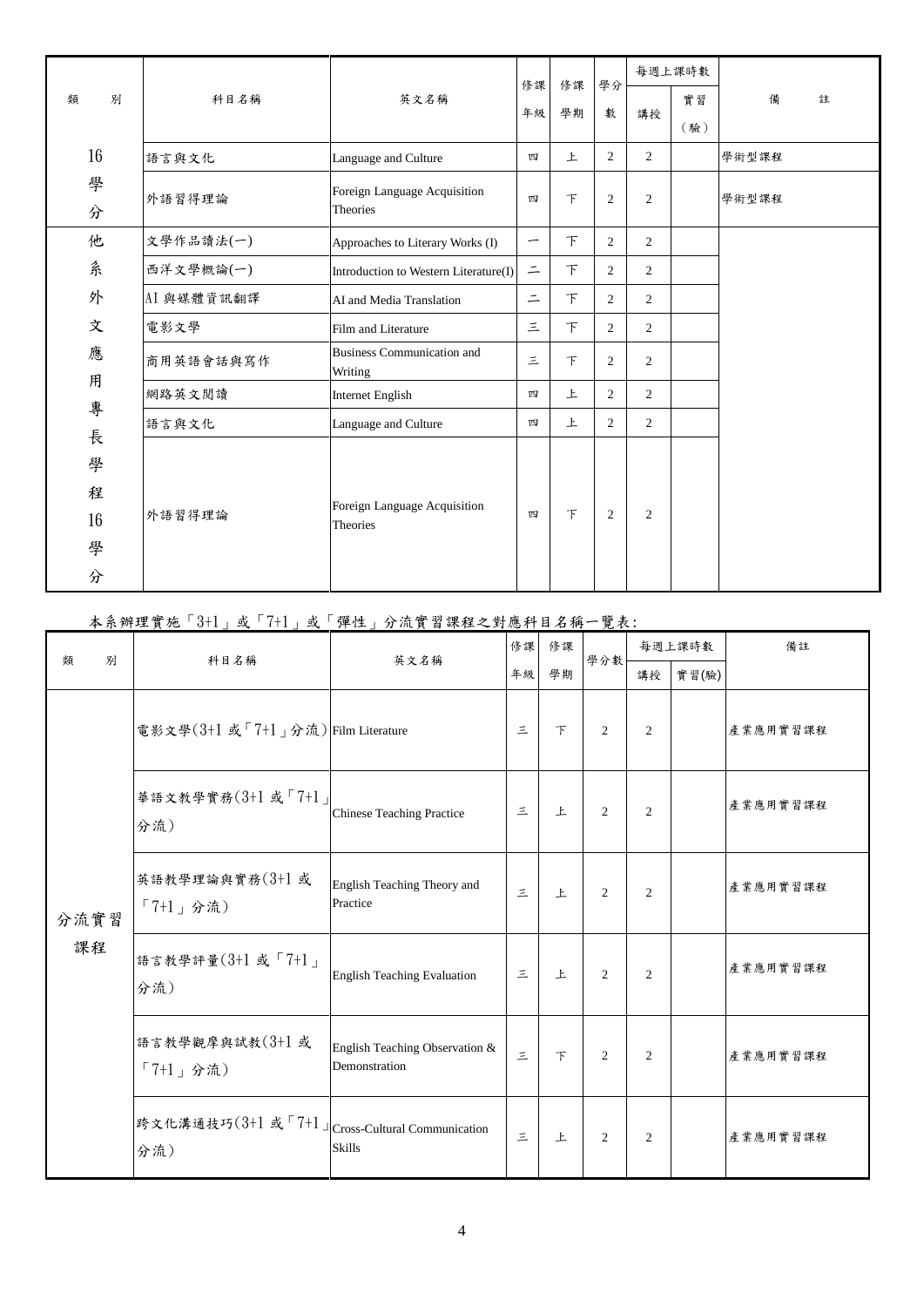| 媒體資訊翻譯(3+1 或「7+1」<br>分流)                                                        | Media Translation                                               | $\leq$   | 上      | 3              | 3              | 產業應用實習課程 |
|---------------------------------------------------------------------------------|-----------------------------------------------------------------|----------|--------|----------------|----------------|----------|
| 逐步ロ譯(3+1 或「7+1」分流) Consecutive Interpretation                                   |                                                                 | $\equiv$ | $\top$ | 3              | 3              | 產業應用實習課程 |
| 商用英語會話與簡報技巧(3+1<br>或「7+1」分流)                                                    | <b>Business Communication and</b><br><b>Presentation Skills</b> | $\leq$   | $\top$ | 2              | $\overline{2}$ | 產業應用實習課程 |
| 網路英文閱讀(3+1 或「7+1」<br>分流)                                                        | <b>Internet English</b>                                         | $\leq$   | $\top$ | $\overline{2}$ | $\overline{c}$ | 產業應用實習課程 |
| 商用英文寫作(3+1 或「7+1」<br>分流)                                                        | <b>Effective Business Writing</b>                               | 四        | 上      | 3              | 3              | 產業應用實習課程 |
| 英語導覽解說 $(3+1 \pm 7+1)$<br>分流)                                                   | English Interpretation for Tour<br>Guide                        | 四        | 上      | 3              | 3              | 產業應用實習課程 |
| 日語導遊領隊(3+1 或「7+1」<br>分流)                                                        | Tour Leader & Guide                                             | 三        | 上      | 3              | 3              | 產業應用實習課程 |
| 日本社會與文化 $(3+1 \text{ s}^T7+1)$ J <sub>Japanese</sub> Culture and Society<br>分流) |                                                                 | 三        | 上      | 3              | 3              | 產業應用實習課程 |
| 觀光日語(3+1 或「7+1」分流) Japanese for Tourism                                         |                                                                 | 三        | 下      | 3              | 3              | 產業應用實習課程 |
| 日本時事(3+1 或「7+1」分流) Japan Current Events                                         |                                                                 | $\leq$   | $\top$ | 3              | 3              | 產業應用實習課程 |
| 日文商業書信(3+1 或「7+1」<br>分流)                                                        | Japanese Business Writing                                       | 四        | 上      | $\mathbf{3}$   | 3              | 產業應用實習課程 |
| 日語導覽解說實務(3+1 或<br>「7+1」分流)                                                      | Japanese Guide Interpreting                                     | 四        | 上      | 2              | 2              | 產業應用實習課程 |
| 商業日語實務(3+1 或「7+1」<br>分流)                                                        | <b>Business Japanese</b>                                        | 四        | $\top$ | 2              | 2              | 產業應用實習課程 |

備註:

一、學生含通識課程應修畢 128 學分,需修習校定必修,院基礎課程,本系系核心課程及至少一個本系「系專